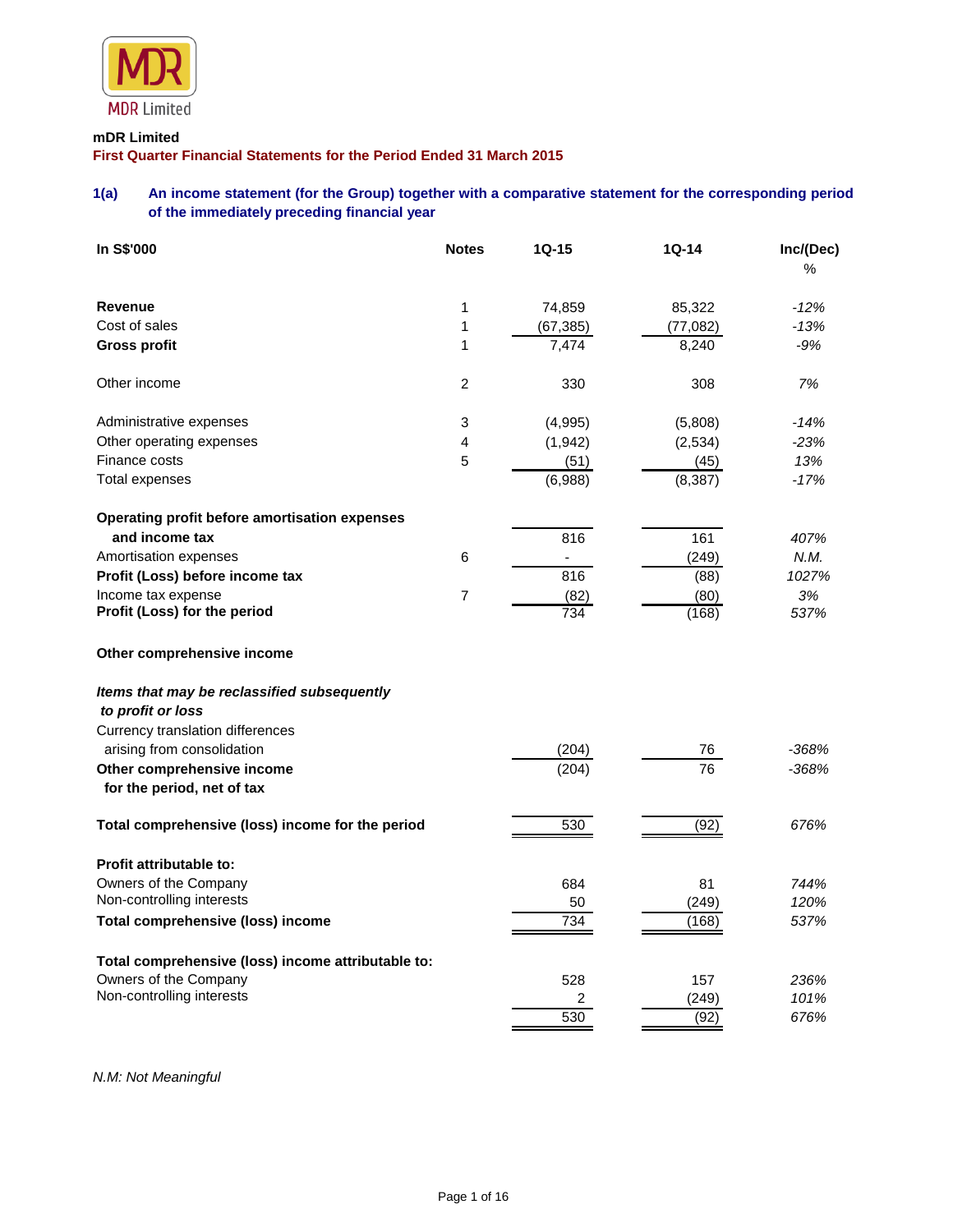#### **1(a)(i) Breakdown and explanatory notes to the income statement**

### **Note 1** Revenue, Cost of Sales and Gross Profit

The Group operates in three business segments – After Market Services (AMS), Distribution Management Solutions (DMS) and Digital Inkjet Printing for Out-Of-Home Advertising Solutions (DPAS).

The breakdown of revenue and cost of goods sold and spare parts are as follows:

| In S\$'000                                | $1Q-15$   | $1Q-14$   |
|-------------------------------------------|-----------|-----------|
| Revenue                                   |           |           |
| AMS                                       | 4,644     | 7,165     |
| <b>DMS</b>                                | 68,446    | 76,604    |
| <b>DPAS</b>                               | 1,769     | 1,553     |
|                                           | 74,859    | 85,322    |
| <b>Cost of Goods Sold and Spare Parts</b> |           |           |
| AMS                                       | (3,205)   | (5, 467)  |
| <b>DMS</b>                                | (63, 224) | (70, 788) |
| <b>DPAS</b>                               | (956)     | (827)     |
|                                           | (67, 385) | (77, 082) |
| <b>Gross Profit</b>                       |           |           |
| AMS                                       | 1,439     | 1,698     |
| <b>DMS</b>                                | 5,222     | 5,816     |
| <b>DPAS</b>                               | 813       | 726       |
|                                           | 7,474     | 8,240     |
| GP%                                       |           |           |
| AMS                                       | 31%       | 24%       |
| <b>DMS</b>                                | 8%        | 8%        |
| <b>DPAS</b>                               | 46%       | 47%       |
|                                           | 10%       | 10%       |

## **Note 2** Other income consists of the following:

| In S\$'000                  | $1Q-15$ | $1Q-14$ |
|-----------------------------|---------|---------|
| Interest income             | 26      | 6       |
| Rental income               | 68      | 154     |
| Liabilities written back    | 16      | 51      |
| Bad debts recovered - trade | 3       |         |
| <b>Others</b>               | 217     | 97      |
|                             | 330     | 308     |

## **Note 3** Administrative expenses

The administrative expenses comprise mainly staff cost.

| In S\$'000                            | $1Q-15$ | $1Q-14$ |
|---------------------------------------|---------|---------|
| <b>Staff Cost</b>                     |         |         |
| <b>AMS</b>                            | 1,055   | 1,366   |
| <b>DMS</b>                            | 2,411   | 2,482   |
| <b>DPAS</b>                           | 241     | 220     |
| Management and HQ support staff costs |         |         |
| (including Directors' fees)           | 535     | 636     |
|                                       | 4,242   | 4,704   |
|                                       |         |         |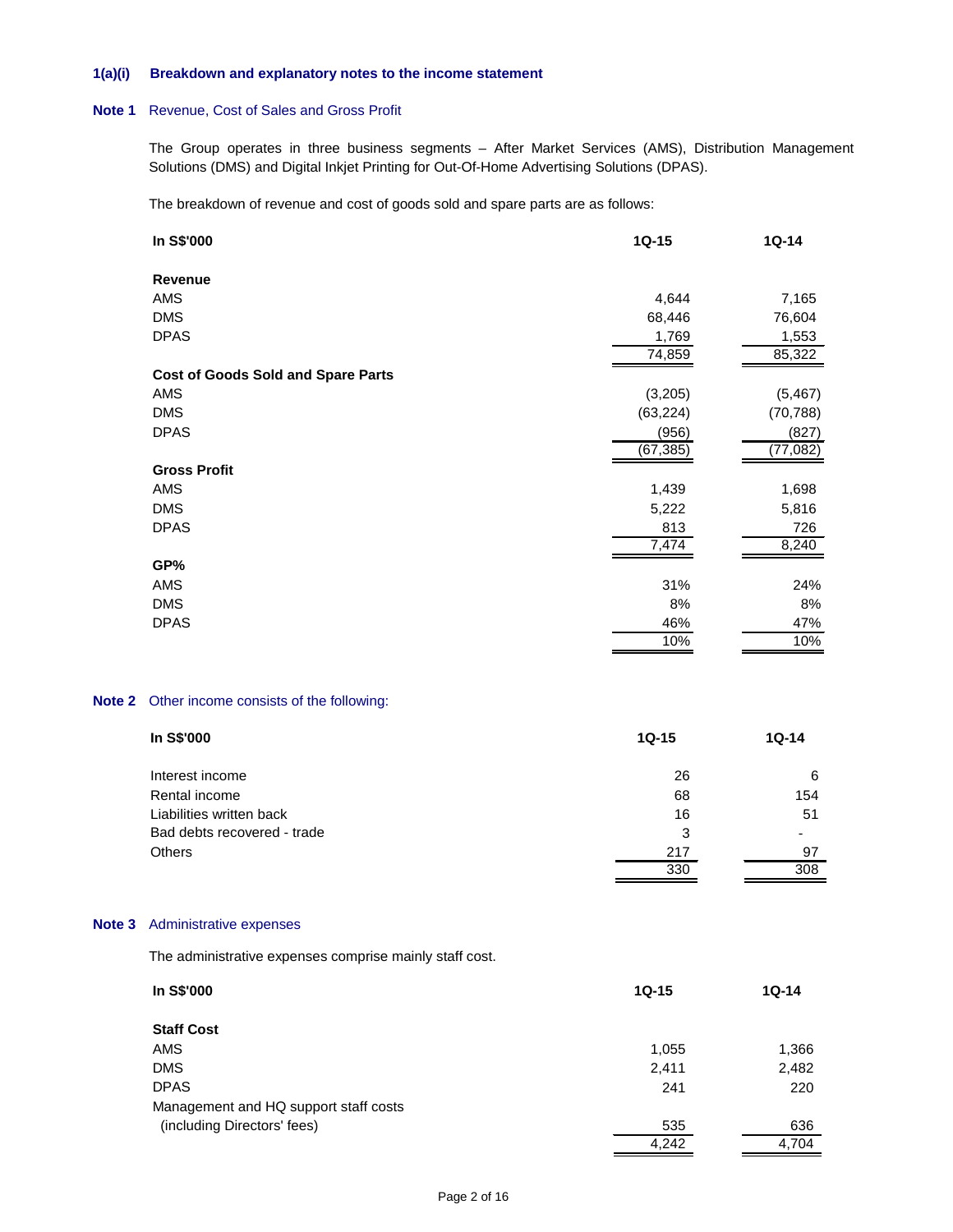Included in staff cost is share option expense of \$11,000 (1Q-14: \$13,000).

With a 35% decrease in AMS revenue in 1Q-15 compared to 1Q-14, AMS staff costs had also decreased, due to lower headcount required to support the operations.

#### **Note 4** Other operating expenses consist of the following:

| In S\$'000                                           | $10 - 15$ | $10-14$ |
|------------------------------------------------------|-----------|---------|
| Rental expenses                                      | 1.599     | 1.785   |
| Depreciation expenses                                | 458       | 464     |
| Plant and equipment written off                      |           | 6       |
| Loss on disposal of plant and equipment              |           | 5       |
| Reversal of allowance for doubtful trade receivables | (30)      |         |
| Allowance for doubtful other receivables             | 8         |         |
| Allowance for inventories                            | 188       | 245     |
| Inventories written off                              | 11        |         |
| Foreign currency exchange (gain) loss                | (294)     | 29      |
|                                                      | 1.942     | 2.534   |

The decrease in rental expenses in 1Q-15 was due mainly to the rationalization of its DMS businesses with the closure of certain non-performing retail outlets.

Lower allowance for inventories in 1Q-15 was due to a lower general stock provision made against its handset inventory.

#### **Note 5** Finance costs

Finance costs comprise interests on finance leases and short-term bank borrowings.

#### **Note 6** Amortisation expenses

The amortisation expenses were related to the Group's purchased customer list of Quanli (Hong Kong) Leather Company, which was amortised over a period of 38 months. The carrying amount of the customer list was fully impaired in year 2014.

#### **Note 7** Income tax expenses

The tax expense provision is calculated for profitable subsidiaries before group relief is taken into consideration.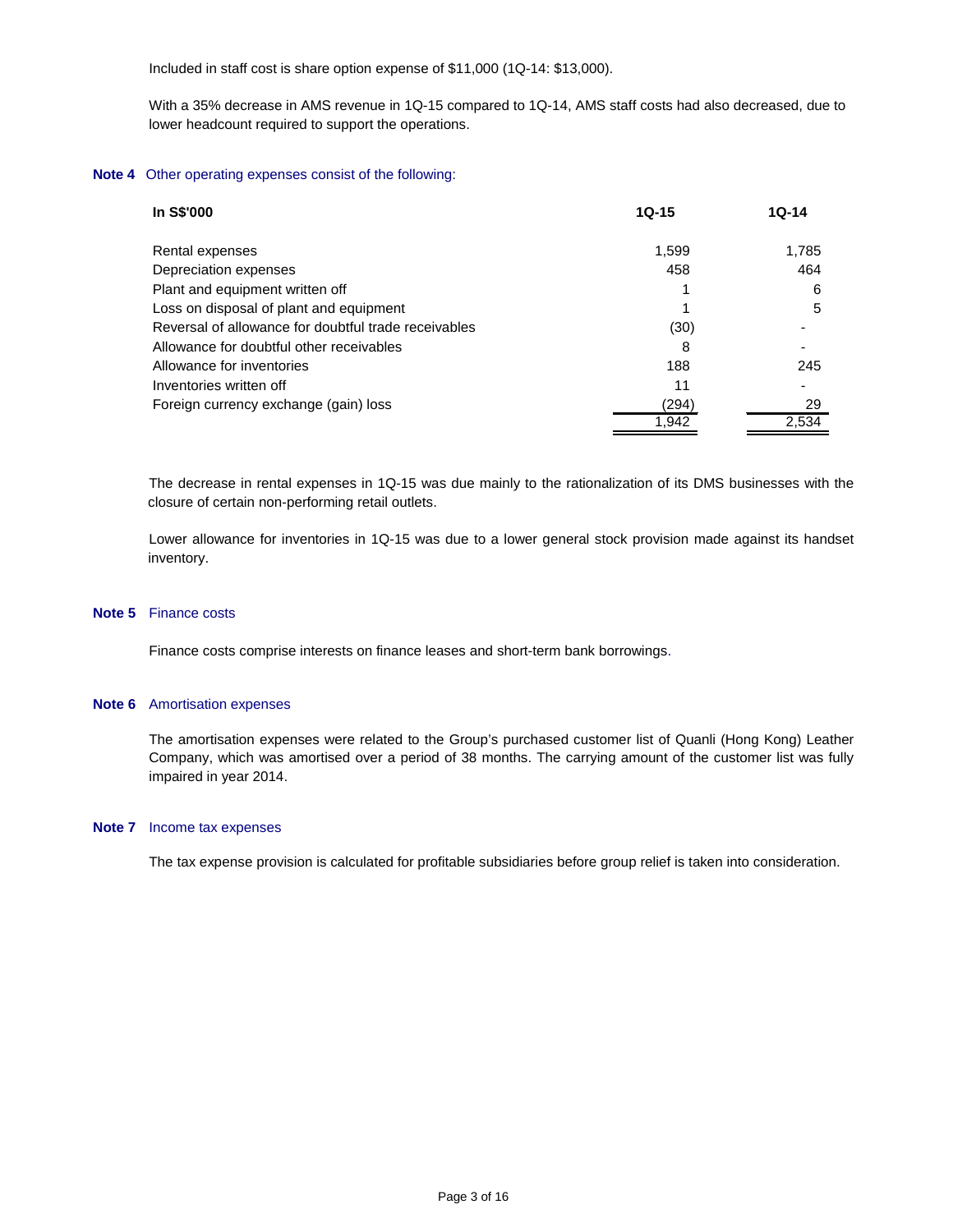**1(b)(i) Statement of financial position (for the issuer and Group), together with a comparative statement as at the end of the immediately preceding financial year**

|                                      |              | Group     |           | Company   |           |
|--------------------------------------|--------------|-----------|-----------|-----------|-----------|
| In S\$'000                           | <b>Notes</b> | 31-Mar-15 | 31-Dec-14 | 31-Mar-15 | 31-Dec-14 |
| <b>ASSETS</b>                        |              |           |           |           |           |
| <b>Current assets</b>                |              |           |           |           |           |
| Cash and bank balances               |              | 27,778    | 31,744    | 17,136    | 17,968    |
| Trade receivables                    | 1            | 20,554    | 24,812    | 1,997     | 2,083     |
| Other receivables and prepayments    | 2            | 12,339    | 10,991    | 19,662    | 19,108    |
| Inventories                          | 3            | 22,694    | 17,490    | 1,486     | 1,351     |
| <b>Total current assets</b>          |              | 83,365    | 85,037    | 40,281    | 40,510    |
| <b>Non-current assets</b>            |              |           |           |           |           |
| Investment in subsidiaries           |              |           |           | 20,836    | 20,836    |
| Plant and equipment                  |              | 3,685     | 4,014     | 446       | 496       |
| Goodwill                             |              | 2,994     | 2,994     |           |           |
| <b>Total non-current assets</b>      |              | 6,679     | 7,008     | 21,282    | 21,332    |
| <b>Total assets</b>                  |              | 90,044    | 92,045    | 61,563    | 61,842    |
| <b>Current liabilities</b>           |              |           |           |           |           |
| Short-term bank borrowings           |              | 2,000     | 2,550     |           |           |
| Trade payables                       | 4            | 16,576    | 17,081    | 1,532     | 1,371     |
| Other payables                       | 5            | 10,318    | 11,651    | 1,907     | 2,458     |
| Current portion of finance leases    |              | 462       | 495       | 77        | 76        |
| Income tax payable                   |              | 544       | 544       |           |           |
| <b>Total current liabilities</b>     |              | 29,900    | 32,321    | 3,516     | 3,905     |
| <b>Non-current liabilities</b>       |              |           |           |           |           |
| Finance leases                       |              | 1,018     | 1,138     | 194       | 213       |
| Deferred tax liabilities             |              | 168       | 169       |           |           |
| <b>Total non-current liabilities</b> |              | 1,186     | 1,307     | 194       | 213       |
| Capital, reserves and                |              |           |           |           |           |
| non-controlling interests            |              |           |           |           |           |
| Share capital                        |              | 153,652   | 153,652   | 153,652   | 153,652   |
| Capital reserve                      |              | (859)     | (859)     | 22        | 22        |
| Share options reserve                |              | 288       | 277       | 288       | 277       |
| Foreign currency translation reserve |              | (100)     | 56        |           |           |
| <b>Accumulated losses</b>            |              | (93, 254) | (93, 938) | (96, 109) | (96, 227) |
| Equity attributable to owners of the |              |           |           |           |           |
| Company                              |              | 59,727    | 59,188    | 57,853    | 57,724    |
| Non-controlling interests            |              | (769)     | (771)     |           |           |
| <b>Total equity</b>                  |              | 58,958    | 58,417    | 57,853    | 57,724    |
| <b>Total liabilities and equity</b>  |              | 90,044    | 92,045    | 61,563    | 61,842    |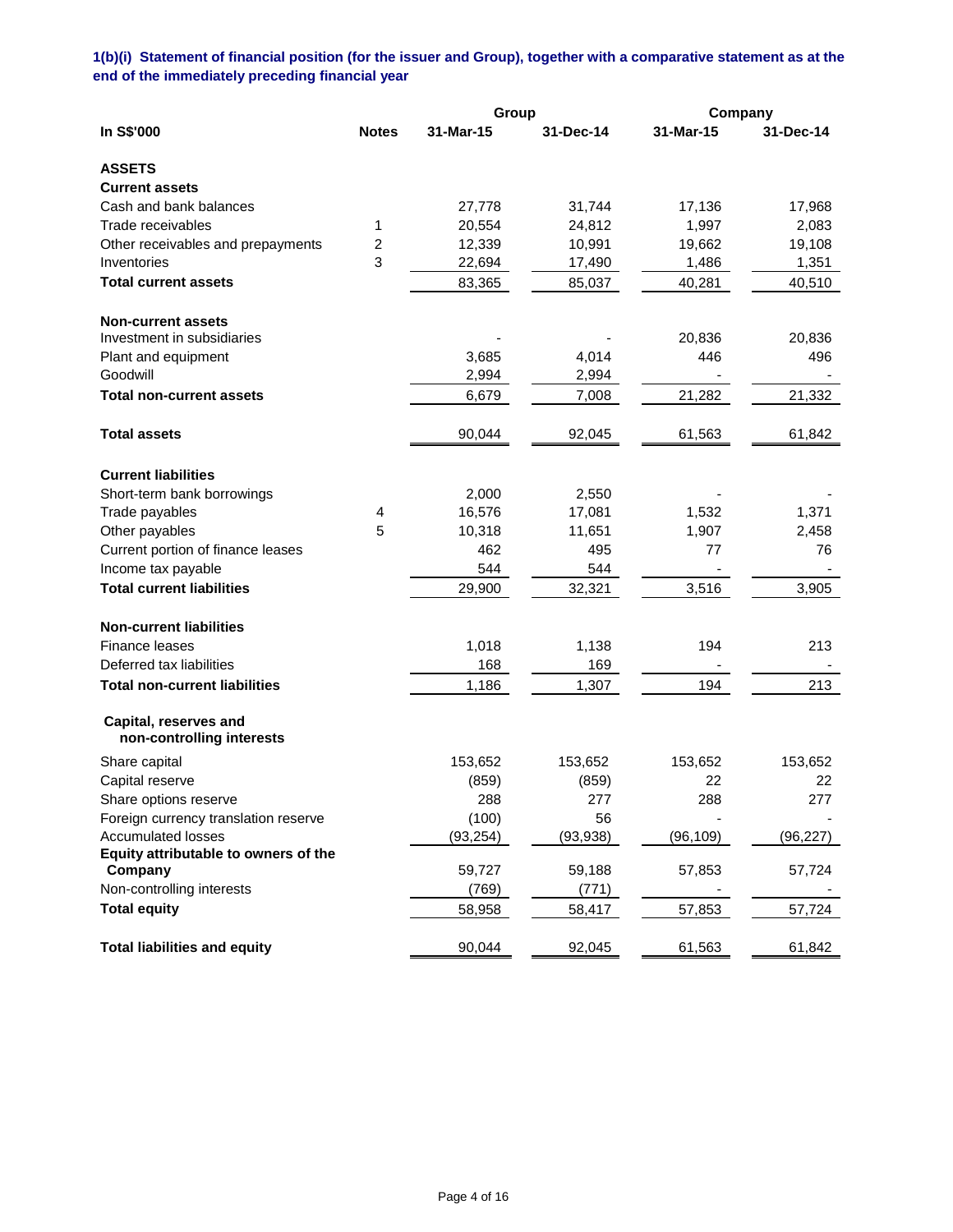#### **Notes**

## **1 Trade receivables**

The Group's trade receivables turnover as at 31 March 2015 is 27 days (31 December 2014: 30 days).

# **2 Other receivables and prepayments**

The Group's other receivables and prepayments mainly consist of the following:

| S\$'000           | 31-Mar-15 | 31-Dec-14 |
|-------------------|-----------|-----------|
| Rental deposits   | 1.807     | 1.828     |
| Other receivables | 8.009     | 7.477     |
| Prepayments       | 505       | 422       |

Other receivables of \$8.0 million as at 31 March 2015 comprised mainly of credit notes of \$3.7 million to be received from principals in relation to sell through, advertising and promotion support, and advance payment for inventory purchase of \$1.6 million.

#### **3 Inventories**

The Group's inventory turnover for the quarter ended 31 March 2015 is 27 days (31 December 2014: 26 days).

Group inventories as at 31 March 2015 is \$22.7 million (31 December 2014: \$17.5 million) with the increase in inventory holding due mainly to the purchase of new handset models towards period end, in preparation of the new product launch in early April and higher inventory of prepaid cards held by our Myanmar operations to meet its growing demand.

### **4 Trade payables**

The Group's trade payables turnover as at 31 March 2015 is 22 days (31 December 2014: 22 days).

### **5 Other payables**

The Group's other payables consist of the following:

| <b>S\$'000</b>                                                | 31-Mar-15 | 31-Dec-14 |
|---------------------------------------------------------------|-----------|-----------|
| Advertising, promotion and sell through funds from principals | 1.421     | 1.476     |
| Scheduled deferred payment for acquisition of Pixio           | 1.226     | 1,895     |
| Other payables to third parties                               | 601       | 575       |
| Accrued staff costs                                           | 759       | 808       |
| Rebates owing to franchisees                                  | 492       | 758       |
| Accrued purchases                                             | 786       | 1.173     |
| Provision for restructuring costs*                            | 1.429     | 1.429     |
| Other accrued operating expenses                              | 810       | 957       |

\* The provision for restructuring costs represents the estimated costs in relation to the closure of certain nonperforming DMS retail outlets in FY2015.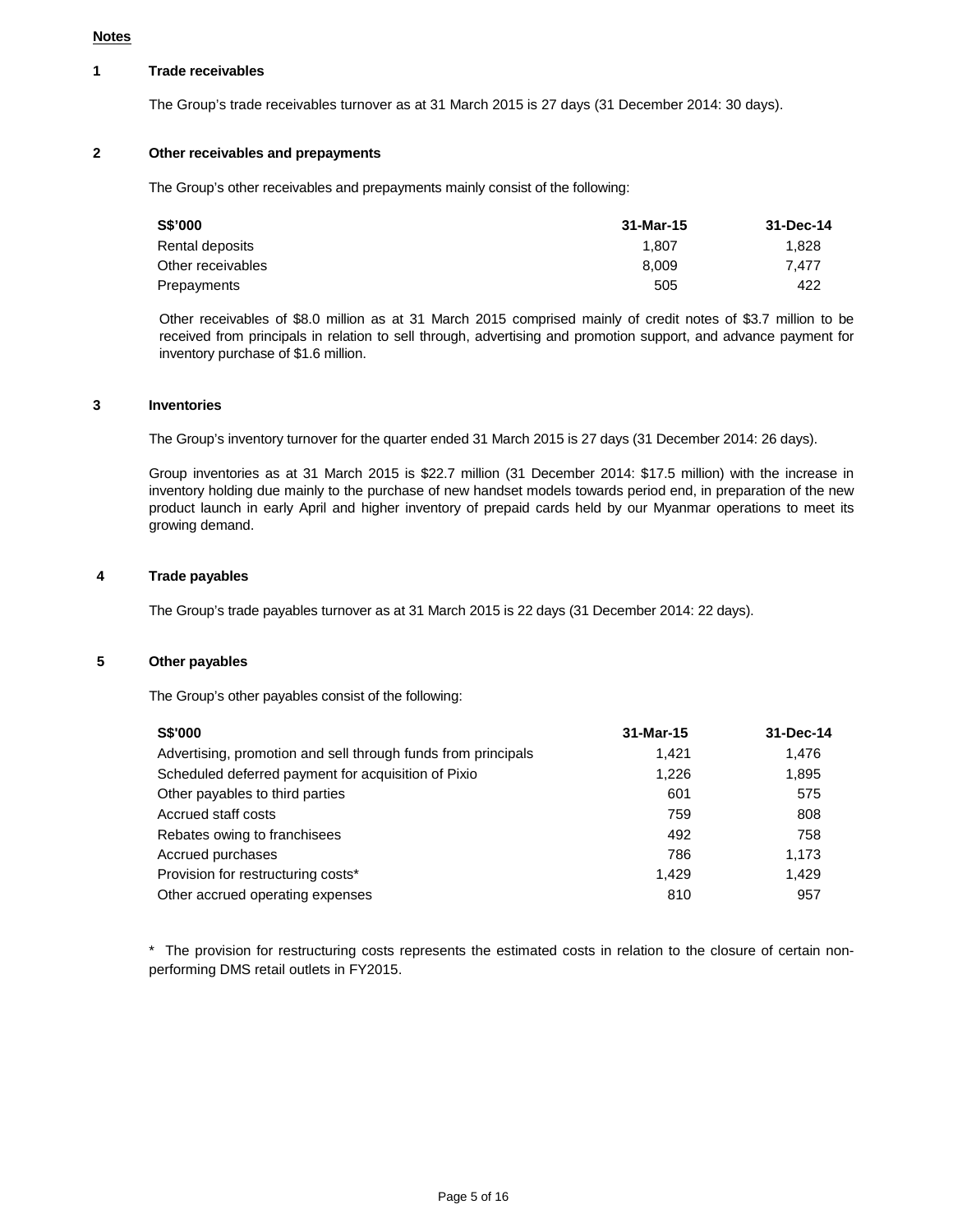# **1(b)(ii) Aggregate amount of Group's borrowings and debt securities**

## **Amount repayable in one year or less, or on demand**

|                     | As at 31-Mar-15       | As at 31-Dec-14     |                       |
|---------------------|-----------------------|---------------------|-----------------------|
| Secured<br>(\$'000) | Unsecured<br>(\$'000' | Secured<br>(\$'000) | Unsecured<br>(\$'000) |
| 462                 | 2.000                 | 495                 | 2,550                 |

## **Amount repayable after one year**

| As at 31-Mar-15     |                       | As at 31-Dec-14     |                          |
|---------------------|-----------------------|---------------------|--------------------------|
| Secured<br>(\$'000) | Unsecured<br>(\$'000) | Secured<br>(\$'000) | Unsecured<br>(\$'000)    |
| 1.018               |                       | 1.138               | $\overline{\phantom{0}}$ |

# **Details of collateral**

The secured borrowings comprise of outstanding finance lease of \$1.5 million on certain motor vehicles and machinery.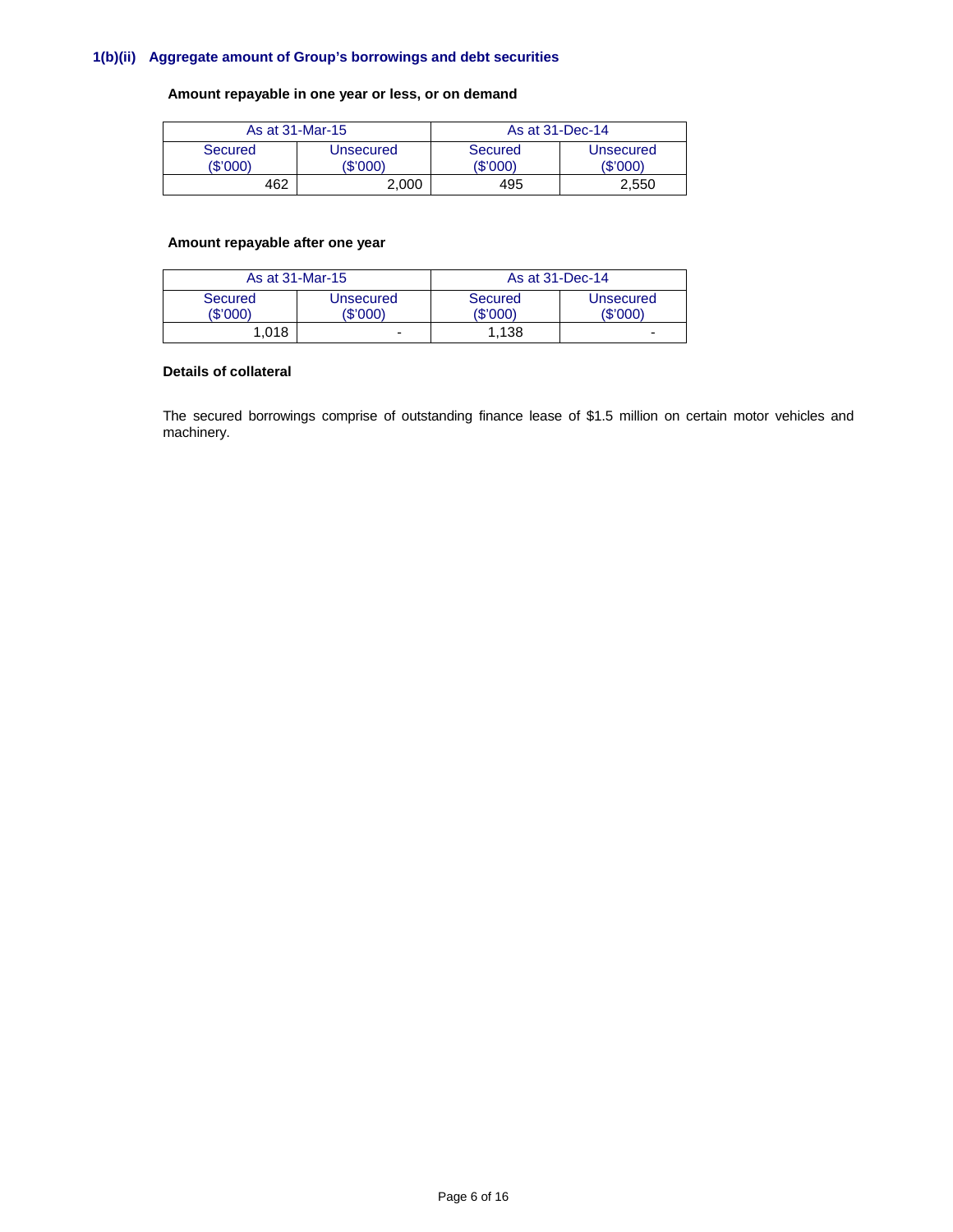## **1(c) A statement of cash flows (for the Group), together with a comparative statement for the corresponding period of the immediately preceding financial year**

| In S\$'000                                                                                       | $1Q-15$ | 1Q-14    |
|--------------------------------------------------------------------------------------------------|---------|----------|
| <b>Operating activities</b>                                                                      |         |          |
| Profit (Loss) before income tax                                                                  | 816     | (88)     |
| Adjustments for:                                                                                 |         |          |
| Depreciation expense                                                                             | 458     | 464      |
| Amortisation expense                                                                             |         | 249      |
| Interest expense                                                                                 | 51      | 45       |
| Interest income                                                                                  | (26)    | (6)      |
| Loss on disposal of plant and equipment                                                          | 1       | 5        |
| Plant and equipment written off                                                                  | 1       | 6        |
| Allowance for inventories                                                                        | 188     | 245      |
| Inventories written off                                                                          | 11      |          |
| Reversal of allowance for doubtful trade receivables<br>Allowance for doubtful other receivables | (30)    |          |
| Professional fees paid by shares                                                                 | 8       | 100      |
| Share-based payments                                                                             | 11      | 13       |
| Liabilities written back                                                                         | (16)    | (51)     |
| Net foreign exchange loss                                                                        | (212)   | 22       |
|                                                                                                  |         |          |
| Operating cash flows before movements in working capital                                         | 1,261   | 1,004    |
| Trade receivables                                                                                | 4,288   | 6,960    |
| Other receivables and prepayments                                                                | (1,211) | (2, 574) |
| Inventories                                                                                      | (5,403) | 1,516    |
| Trade payables                                                                                   | (486)   | (3,983)  |
| Other payables                                                                                   | (1,328) | (1,618)  |
| Cash (used in) generated from operations                                                         | (2,879) | 1,305    |
| Interest received                                                                                | 26      | 6        |
| Income tax paid                                                                                  | (228)   | (190)    |
| Net cash (used in) from operating activities                                                     | (3,081) | 1,121    |
| <b>Investing activities</b>                                                                      |         |          |
| Proceeds from disposal of plant and equipment                                                    |         | 37       |
| Purchase of plant and equipment (Note A)                                                         | (153)   | (117)    |
|                                                                                                  |         |          |
| Net cash used in investing activities                                                            | (153)   | (80)     |
| <b>Financing activities</b>                                                                      |         |          |
| Interest paid                                                                                    | (51)    | (45)     |
| Proceeds from issuance of ordinary shares, net                                                   |         | 142      |
| Repayment of obligations under finance leases                                                    | (130)   | (107)    |
| Dividends paid to non-controlling interest                                                       |         | (19)     |
| Repayment of bank borrowings                                                                     | (550)   | (1,500)  |
| Net cash used in financing activities                                                            | (731)   | (1,529)  |
|                                                                                                  |         |          |
| Net decrease in cash and cash equivalents                                                        | (3,965) | (488)    |
| Cash and cash equivalents at beginning of period                                                 | 31,699  | 18,455   |
| Cash and cash equivalents at end of period                                                       | 27,734  | 17,967   |

## **Notes**

# **A. Purchase of plant and equipment:**

During the period, the Group acquired plant and equipment with an aggregate cost of \$153,000 (1Q-14: \$192,000) of which \$ Nil (1Q-14: \$75,000) was acquired under finance lease arrangements.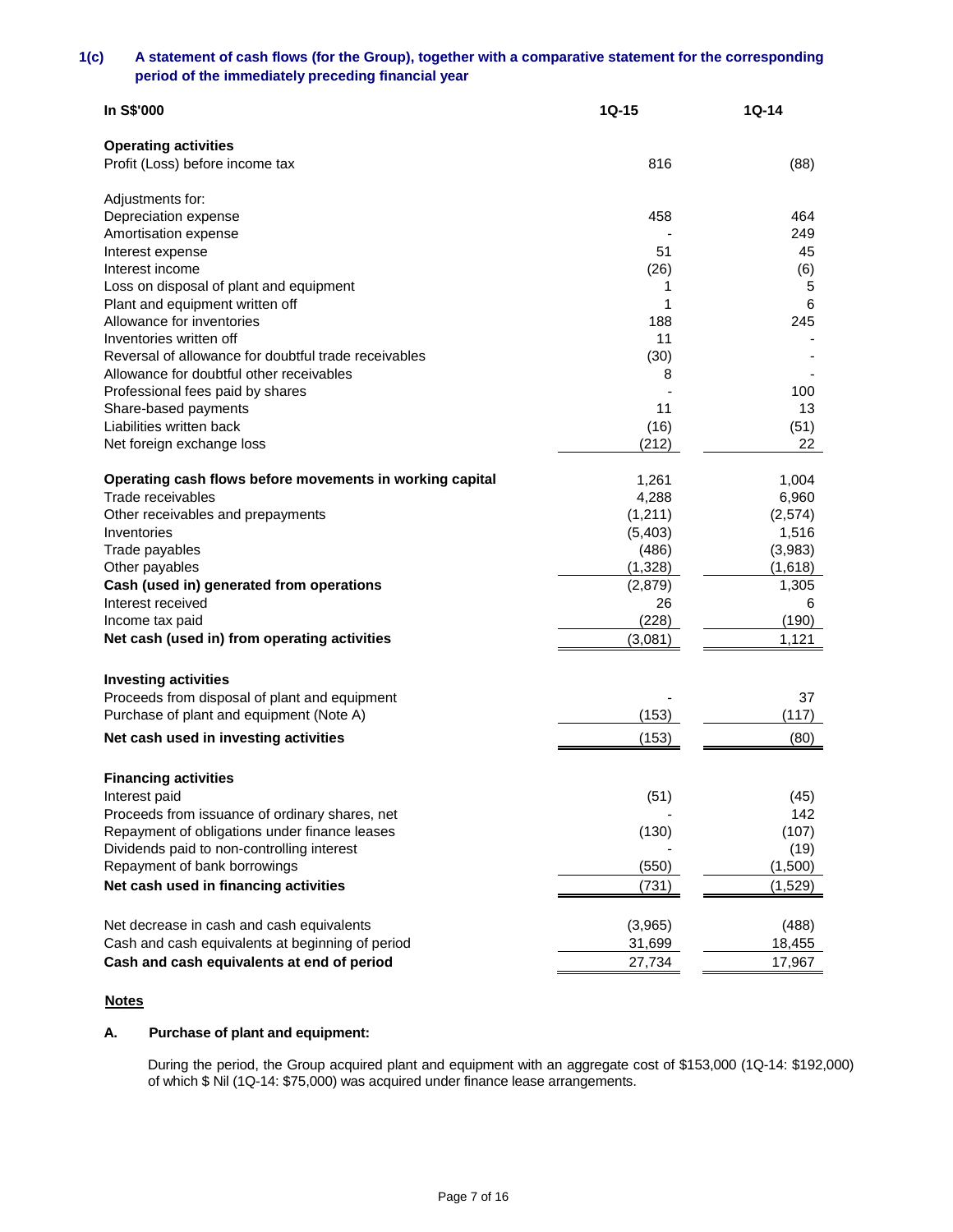# **B. Cash and cash equivalent at end of period comprise of:**

| In S\$'000                | $1Q-15$ | $1Q-14$ |
|---------------------------|---------|---------|
| Cash                      | 27.778  | 18.013  |
| Less: Cash pledged        | (44)    | (46)    |
| Cash and cash equivalents | 27,734  | 17.967  |
|                           |         |         |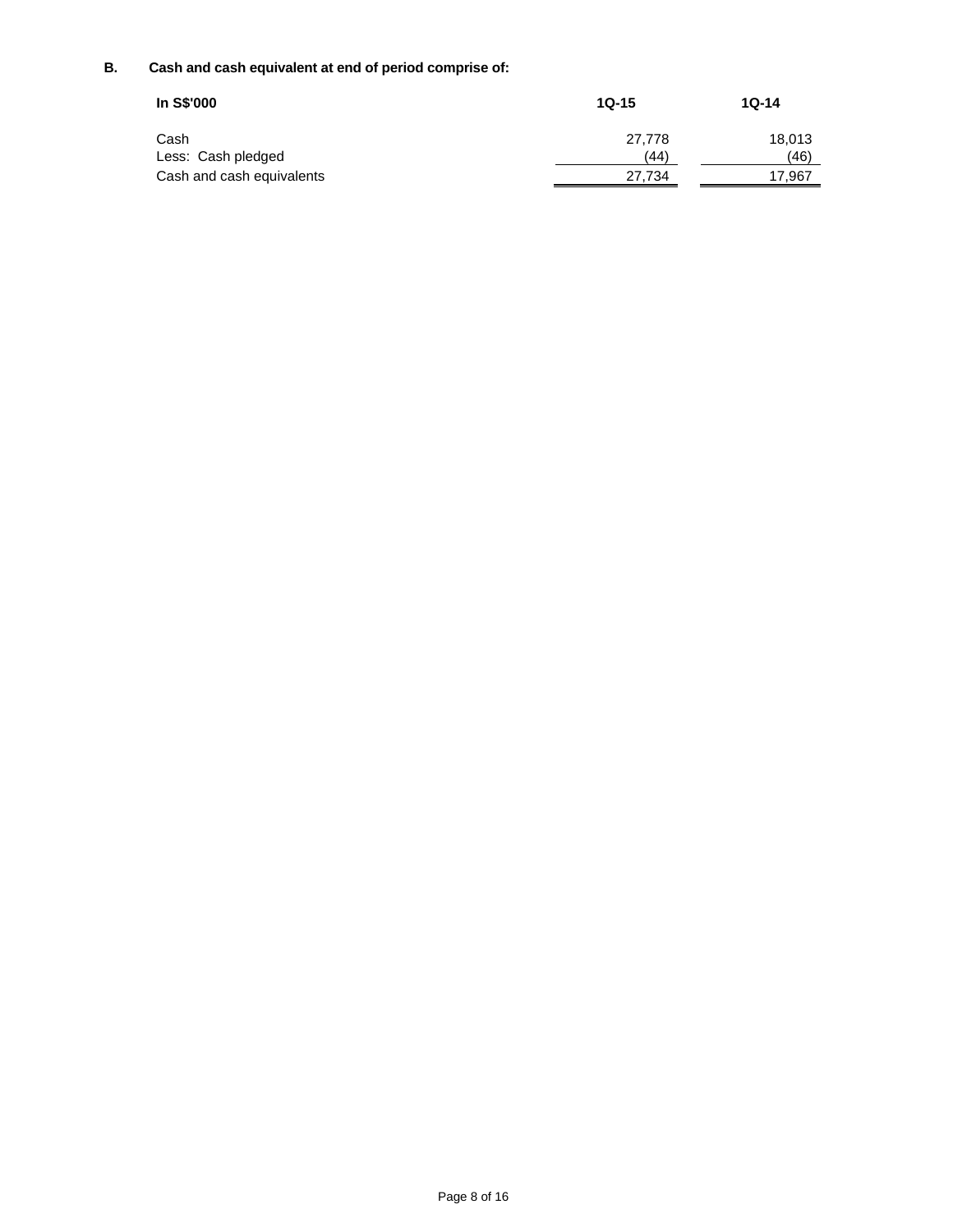**1(d)(i) A statement (for the issuer and Group) showing either (i) all changes in equity or (ii) changes in equity other than those arising from capitalisation issues and distributions to shareholders, together with a comparative statement for the corresponding period of the immediately preceding financial year**

|                                                                                               |              |                | <b>Share</b> | <b>Currency</b> |             | <b>Attributable</b> |                 |              |
|-----------------------------------------------------------------------------------------------|--------------|----------------|--------------|-----------------|-------------|---------------------|-----------------|--------------|
|                                                                                               | <b>Share</b> | <b>Capital</b> | options      | translation     | Accumulated | to equity           | Non-controlling |              |
| In S\$'000                                                                                    | capital      | reserve        | reserve      | reserve         | losses      | the                 | interests       | <b>Total</b> |
| Group                                                                                         |              |                |              |                 |             |                     |                 |              |
| Balance as at 1 January 2015                                                                  | 153,652      | (859)          | 277          | 56              | (93, 938)   | 59,188              | (771)           | 58,417       |
| Total comprehensive income for the period                                                     |              |                |              |                 |             |                     |                 |              |
| Profit for the period                                                                         |              |                |              | $\overline{a}$  | 684         | 684                 | 50              | 734          |
| Other comprehensive income for the period                                                     |              |                |              | (156)           |             | (156)               | (48)            | (204)        |
| <b>Total</b>                                                                                  |              |                |              | (156)           | 684         | 528                 | 2               | 530          |
| Transactions with owners, recognised directly in equity                                       |              |                |              |                 |             |                     |                 |              |
| Recognition of share-based payments                                                           |              |                | 11           |                 |             | 11                  |                 | 11           |
| <b>Total</b>                                                                                  |              |                | 11           |                 |             | 11                  |                 | 11           |
| Balance as at 31 March 2015                                                                   | 153,652      | (859)          | 288          | (100)           | (93, 254)   | 59,727              | (769)           | 58,958       |
| Balance as at 1 January 2014                                                                  | 135,873      | (859)          | 1,538        | 100             | (84, 589)   | 52,063              | 485             | 52,548       |
| Total comprehensive income for the period                                                     |              |                |              |                 |             |                     |                 |              |
| Profit for the period                                                                         |              |                |              |                 | 81          | 81                  | (249)           | (168)        |
| Other comprehensive income for the period                                                     |              |                |              | 76              |             | 76                  |                 | 76           |
| <b>Total</b>                                                                                  |              |                |              | $\overline{76}$ | 81          | 157                 | (249)           | (92)         |
| Transactions with owners, recognised directly in equity                                       |              |                |              |                 |             |                     |                 |              |
| Reversal of expenses related to equity settled                                                |              |                |              |                 |             |                     |                 |              |
| share-based payment                                                                           |              |                | (10)         |                 | 10          |                     |                 |              |
| Issue of shares upon conversion of warrants<br>Issue of shares for settlement of professional | 142          |                |              |                 |             | 142                 |                 | 142          |
| fees                                                                                          | 100          |                |              |                 |             | 100                 |                 | 100          |
| Recognition of share-based payments                                                           |              |                | 13           |                 |             | 13                  |                 | 13           |
| Total                                                                                         | 242          |                | 3            |                 | 10          | 255                 |                 | 255          |
| Balance as at 31 March 2014                                                                   | 136,115      | (859)          | 1,541        | 176             | (84, 498)   | 52,475              | 236             | 52,711       |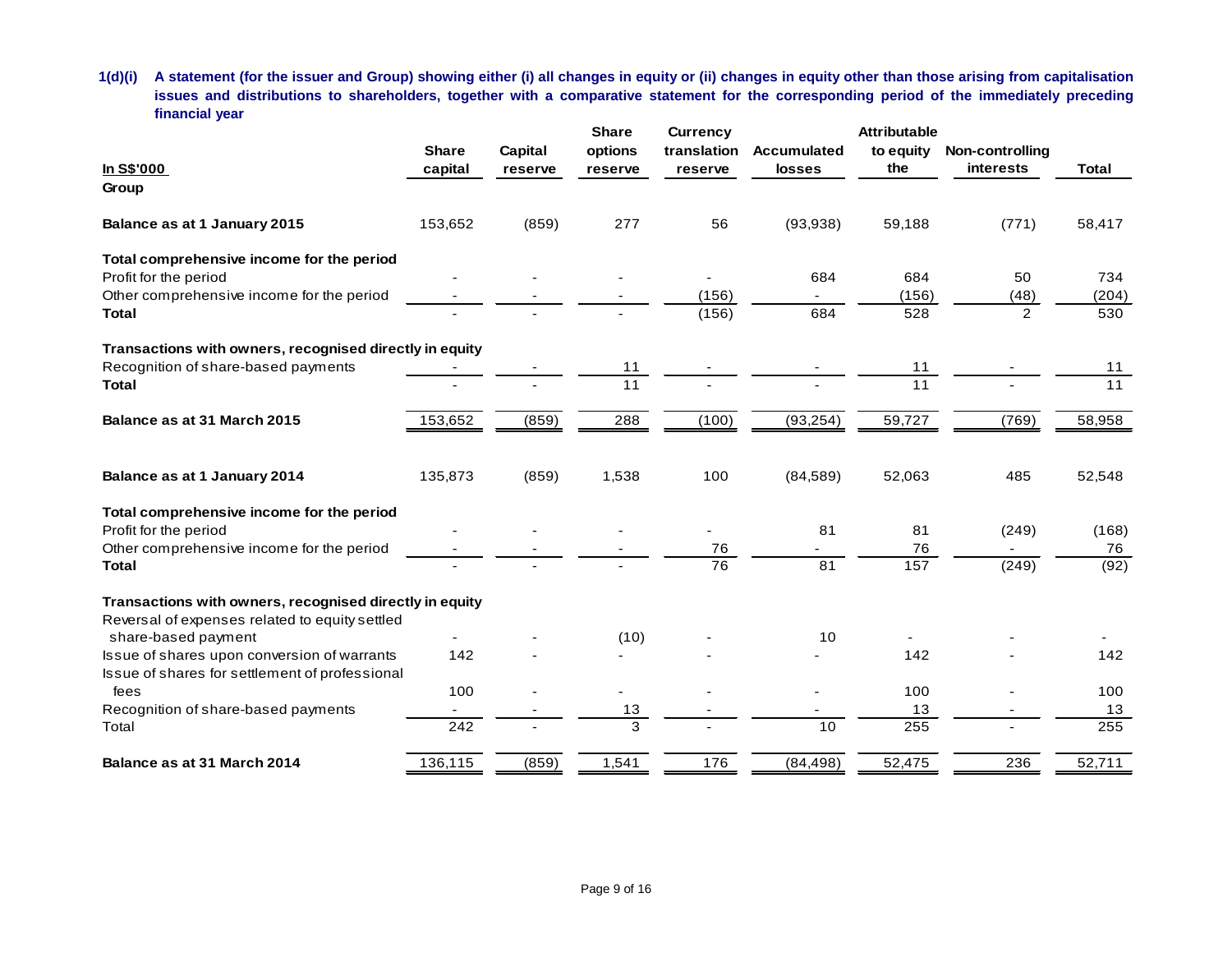|                                                                               |                         |                    | <b>Share</b>       | <b>Currency</b>        |                                     |        |
|-------------------------------------------------------------------------------|-------------------------|--------------------|--------------------|------------------------|-------------------------------------|--------|
| In S\$'000                                                                    | <b>Share</b><br>capital | Capital<br>reserve | options<br>reserve | translation<br>reserve | <b>Accumulated</b><br><b>losses</b> | Total  |
| Company                                                                       |                         |                    |                    |                        |                                     |        |
| Balance as at 1 January 2015                                                  | 153,652                 | 22                 | 277                |                        | (96, 227)                           | 57,724 |
| Loss for the period, representing total comprehensive loss for the period     |                         |                    |                    |                        | 118                                 | 118    |
| Transactions with owners, recognised directly in equity                       |                         |                    |                    |                        |                                     |        |
| Recognition of share-based payments                                           |                         |                    | 11                 |                        |                                     | 11     |
| Total                                                                         |                         |                    | 11                 |                        |                                     | 11     |
| Balance as at 31 March 2015                                                   | 153,652                 | 22                 | 288                |                        | (96, 109)                           | 57,853 |
| Balance as at 1 January 2014                                                  | 135,873                 | 22                 | 1,538              |                        | (95, 194)                           | 42,239 |
| Profit for the period, representing total comprehensive profit for the period |                         |                    |                    |                        | (276)                               | (276)  |
| Transactions with owners, recognised directly in equity                       |                         |                    |                    |                        |                                     |        |
| Reversal of expenses related to equity settled share-based payment            |                         |                    | (10)               |                        | 10                                  |        |
| Issue of shares upon conversion of warrants                                   | 142                     |                    |                    |                        |                                     | 142    |
| Issue of shares for settlement of professional fees                           | 100                     |                    |                    |                        |                                     | 100    |
| Recognition of share-based payments                                           |                         |                    | 13                 |                        |                                     | 13     |
| <b>Total</b>                                                                  | 242                     |                    | 3                  |                        | 10                                  | 255    |
| Balance as at 31 March 2014                                                   | 136,115                 | 22                 | 1,541              |                        | (95, 460)                           | 42,218 |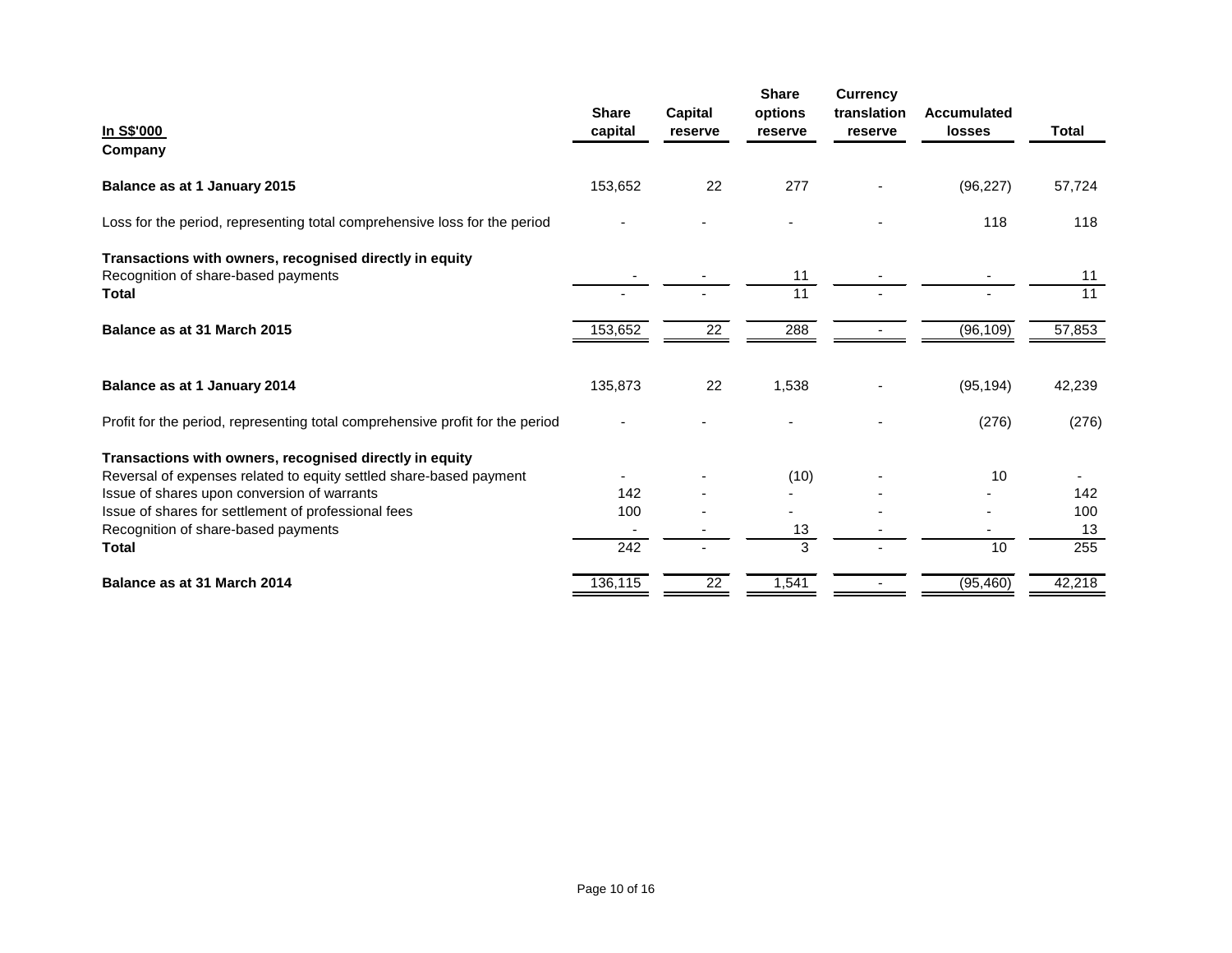**1(d)(ii) Details of any changes in the Company's share capital arising from rights issue, bonus issue, share buybacks, exercise of share options or warrants, conversion of other issues of equity securities, issue of shares for cash or as consideration for acquisition or for any other purpose since the end of the previous period reported on. State also the number of shares that may be issued on conversion of all the outstanding convertibles as at the end of the current financial period reported on and as at the end of the corresponding period of the immediately preceding financial year**

### **Issued Share Capital**

There were no movements in the Company's issued share capital for the quarter ended 31 March 2015.

In 1Q-14, the Company issued an additional 37,451,909 new ordinary shares as follows:

- a) 28,361,000 ordinary shares at \$0.005 per share through conversion of warrants.
- b) 9,090,909 ordinary shares at \$0.011 per share for settlement of professional fees.

As at 31 March 2015, the Company's issued and paid-up capital was \$153,652,141 (Q1-14: \$136,114,537) divided into 12,528,241,084 (Q1-14: \$9,019,343,582) shares.

#### **Warrants**

The Company's warrants expired on 25 September 2014.

At 31 March 2014, there were 3,733,423,195 outstanding warrants. Each warrant carried the right to subscribe for one new share in the capital of the Company at an exercise price of \$0.005.

#### **Share options**

The Company had a share option scheme known as mDR Limited Share Option Scheme 2003 which was approved by members of the Company at the Extraordinary General Meeting held on 13 January 2003. The Scheme expired on 12 January 2013. Upon expiration of the Scheme, no further share option can be granted but the provisions of the Scheme will remain in full force and effect in respect of any share options granted prior to the expiration but not exercised at the time of expiration.

At 31 March 2015, there were 45,155,000 (31 March 2014: 53,332,133) outstanding share options which would entitle the holders to subscribe for a total of 45,155,000 (31 March 2014: 53,332,133) ordinary shares. If exercised, these share options represent approximately 0.36% of the share capital consisting of 12,528,241,084 issued shares at 31 March 2015.

### **1(d)(iii) To show the total number of issued shares excluding treasury shares as at the end of the current financial period and as at the end of the immediately preceding year.**

**Number of ordinary shares**<br>31-Mar-15 31-**31-Mar-15 31-Dec-14** Issued and paid up 12,528,241,084 12,528,241,084

**1(d)(iv) A statement showing all sales, transfers, disposal, cancellation and/or use of treasury shares as at the end of the current financial period reported on.**

Not applicable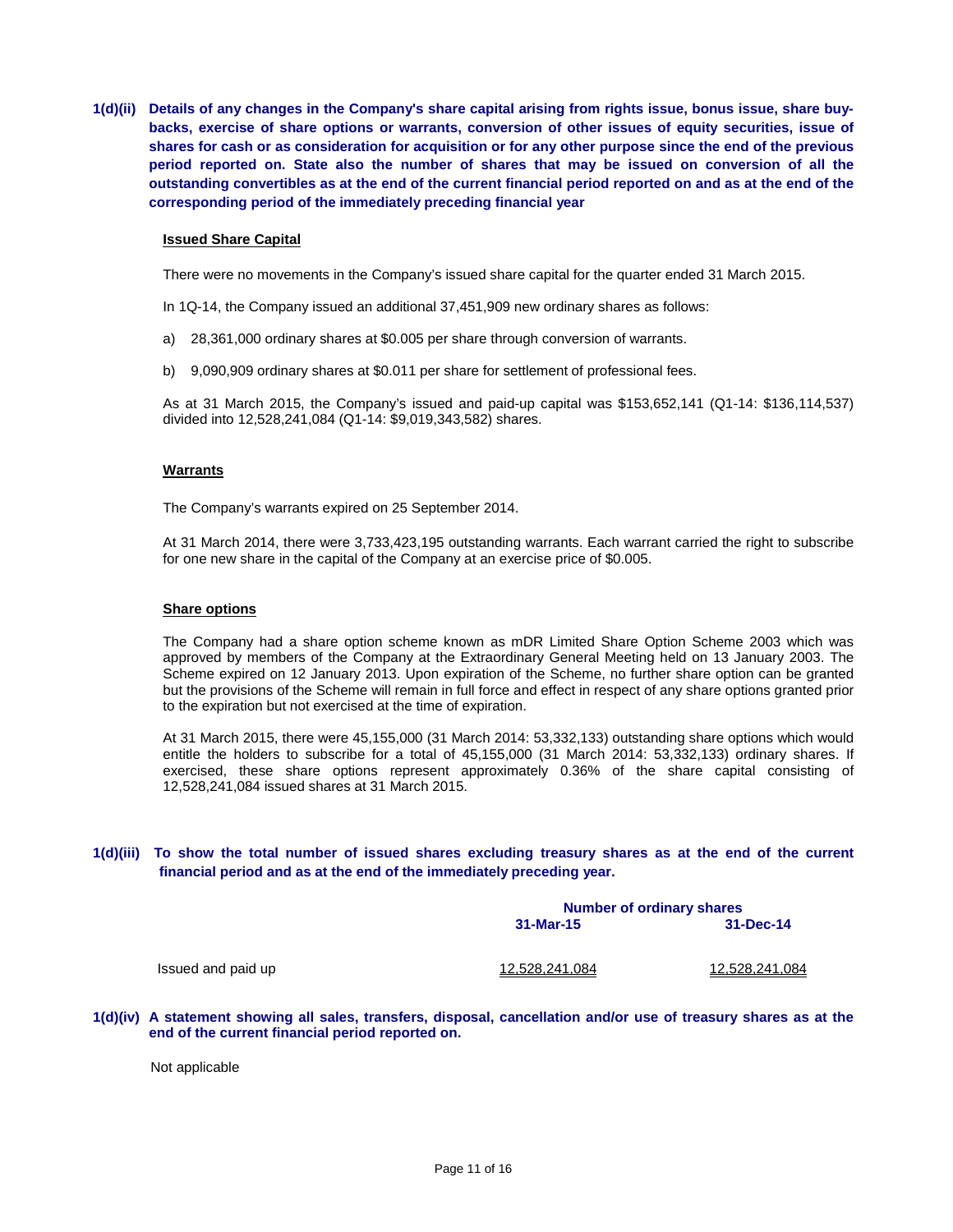### **2. Whether the figures have been audited, or reviewed and in accordance with which standard**

The figures have not been audited or reviewed by the auditors of the Company.

### **3. Where the figures have been audited or reviewed, the auditors' report (including any qualifications or emphasis of matter)**

Not applicable

### **4. Whether the same accounting policies and methods of computation as in the issuer's most recently audited annual financial statements have been applied**

The Group has applied the same accounting policies and methods of computation in the financial statements for the current financial period as compared with those used in the audited financial statements for the financial year ended 31 December 2014.

## **5. If there are any changes in the accounting policies and methods of computation, including any required by an accounting standard, what has changed, as well as the reasons for, and the effect of, the change**

The Group has adopted all the new and revised Singapore Financial Reporting Standards ("FRS") for accounting periods beginning 1 January 2015, where applicable.

The adoption of new / revised FRS and INT FRS does not result in changes to the Group's and the Company's accounting policies and has no material effect on the amounts reported for the current or prior period.

## **6. Earnings per ordinary share of the Group for the current period reported on and the corresponding period of the immediately preceding financial year, after deducting any provision for preference dividends**

| Earnings per ordinary share                    | $10-15$      | 1Q-14        |  |
|------------------------------------------------|--------------|--------------|--|
| (based on consolidated net profit)             | <b>Cents</b> | <b>Cents</b> |  |
| attributable to equity holders of the Company) |              |              |  |
|                                                |              |              |  |
| - Basic                                        | 0.005        | 0.001        |  |
| - Fully diluted                                | 0.005        | 0.001        |  |

Basic earnings per ordinary share is computed based on the weighted average number of shares in issue during the period of 12,528,241,084 (1Q-14: 9,011,756,169).

Fully diluted earnings per ordinary share is computed based on the weighted average number of shares during the period adjusted for the effect of all potential dilutive ordinary shares of 12,528,241,084 (1Q-14: 10,768,282,169).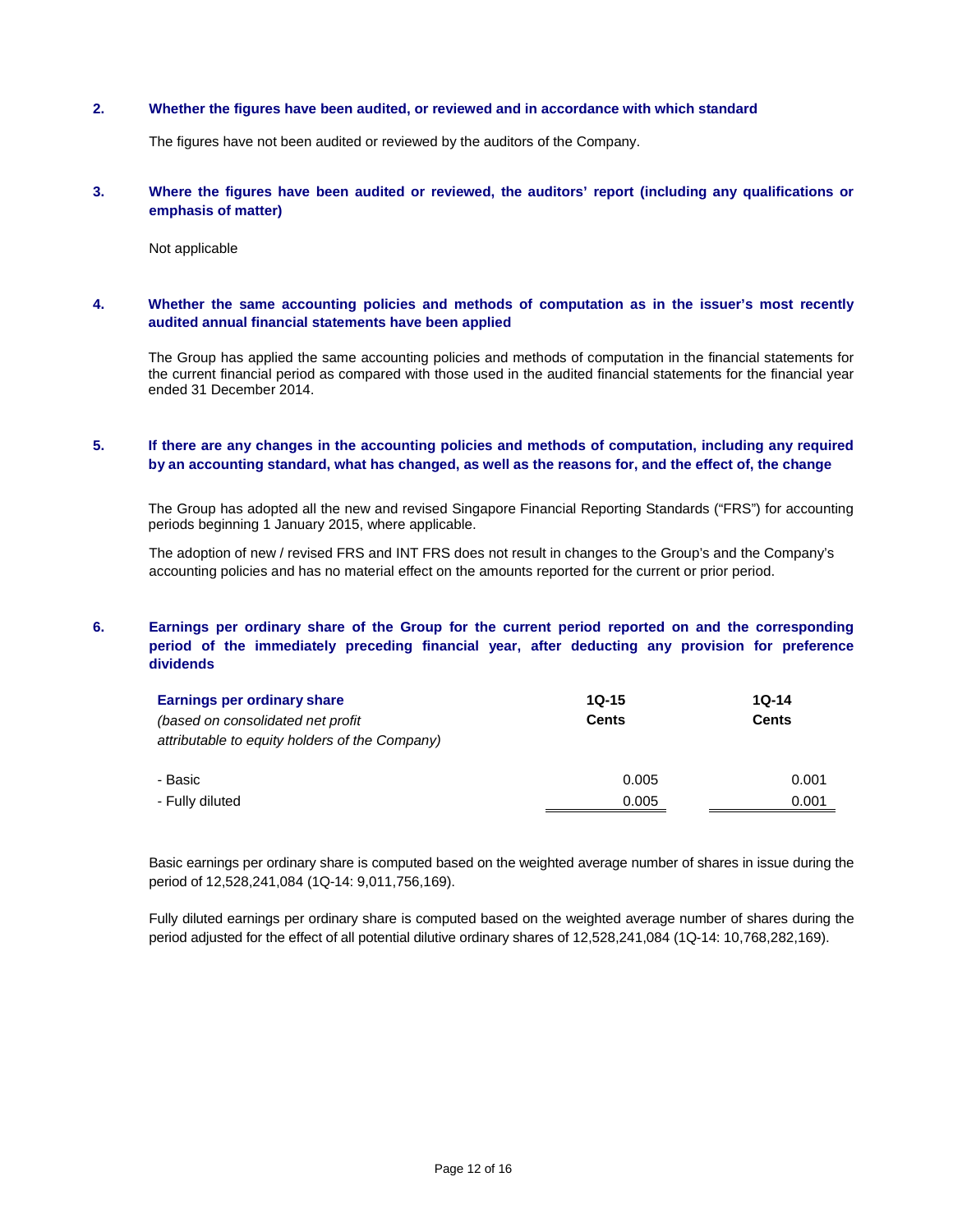## **7. Net asset value (for the issuer and Group) per ordinary share based on issued share capital of the issuer at the end of the (a) current period reported on and (b) immediately preceding financial year**

|                             |              | Group        | Company      |              |  |
|-----------------------------|--------------|--------------|--------------|--------------|--|
|                             | 31-Mar-15    | 31-Dec-14    | 31-Mar-15    | 31-Dec-14    |  |
|                             | <b>Cents</b> | <b>Cents</b> | <b>Cents</b> | <b>Cents</b> |  |
| Net Asset Value ("NAV") per |              |              |              |              |  |
| share                       | 0.48         | 0.47         | 0.46         | 0.46         |  |

The NAV per share as at 31 March 2015 is calculated based on 12,528,241,084 (31 December 2014: 12,528,241,084) ordinary shares.

**8. A review of the performance of the Group, to the extent necessary for a reasonable understanding of the Group's business. The review must discuss any significant factors that affected the turnover, costs, and earnings of the Group for the current financial period reported on, including (where applicable) seasonal or cyclical factors. It must also discuss any material factors that affected the cash flow, working capital, assets or liabilities of the Group during the current financial period reported on**

#### **Revenue and Profit after income tax**

The Group's revenue for 1Q-15 decreased by 12% from \$85.3 million to \$74.9 million mainly due to the slowdown in its DMS distribution and AMS businesses. Revenue from the DPAS business however increased by 14% from \$1.6 million to \$1.8 million in 1Q-15.

The Group's gross profit margin for 1Q-15 remains unchanged at 10%; AMS margin improved by 7% from 24% to 31% for 1Q-15 due to a change in the revenue mix of the AMS business; DMS and DPAS margins remained stable.

Due to foreign exchange gains, lower administrative and other operating expenses as a result of restructuring initiatives taken to date, the Group turnaround from losses of \$168,000 to profits of \$734,000 for 1Q-15.

#### **Cash flows**

The Group has a net cash outflow of \$3.1 million from operations in 1Q-15 due mainly to higher inventory holding as a result of purchases made towards quarter end in preparation of a new product launch.

As at 31 March 2015, the Group's cash balance stood at \$27.8 million.

## **9. Where a forecast, or a prospect statement, has been previously disclosed to shareholders, any variance between it and the actual results**

#### Not applicable

### **10. A commentary at the date of the announcement of the competitive conditions of the industry in which the Group operates and any known factors or events that may affect the Group in the next reporting period and the next 12 months**

The key challenge for the Group remains in its ability to achieve sustainable profitability for its handset distribution and retail businesses in a matured and saturated market, in addition to an extremely competitive environment.

For its overseas operations, the Group's key focus will be on the Myanmar market, where it will continue to grow its Ooredoo prepaid cards business in Mandalay, and the expansion of its DPAS business into Myanmar with the recent incorporation of Pixio Myanmar Co. Ltd., which is slated to commence operations in Yangon towards the end of 2Q-15. Myanmar is an emerging market, and the Group is taking a long term view in its growth prospects.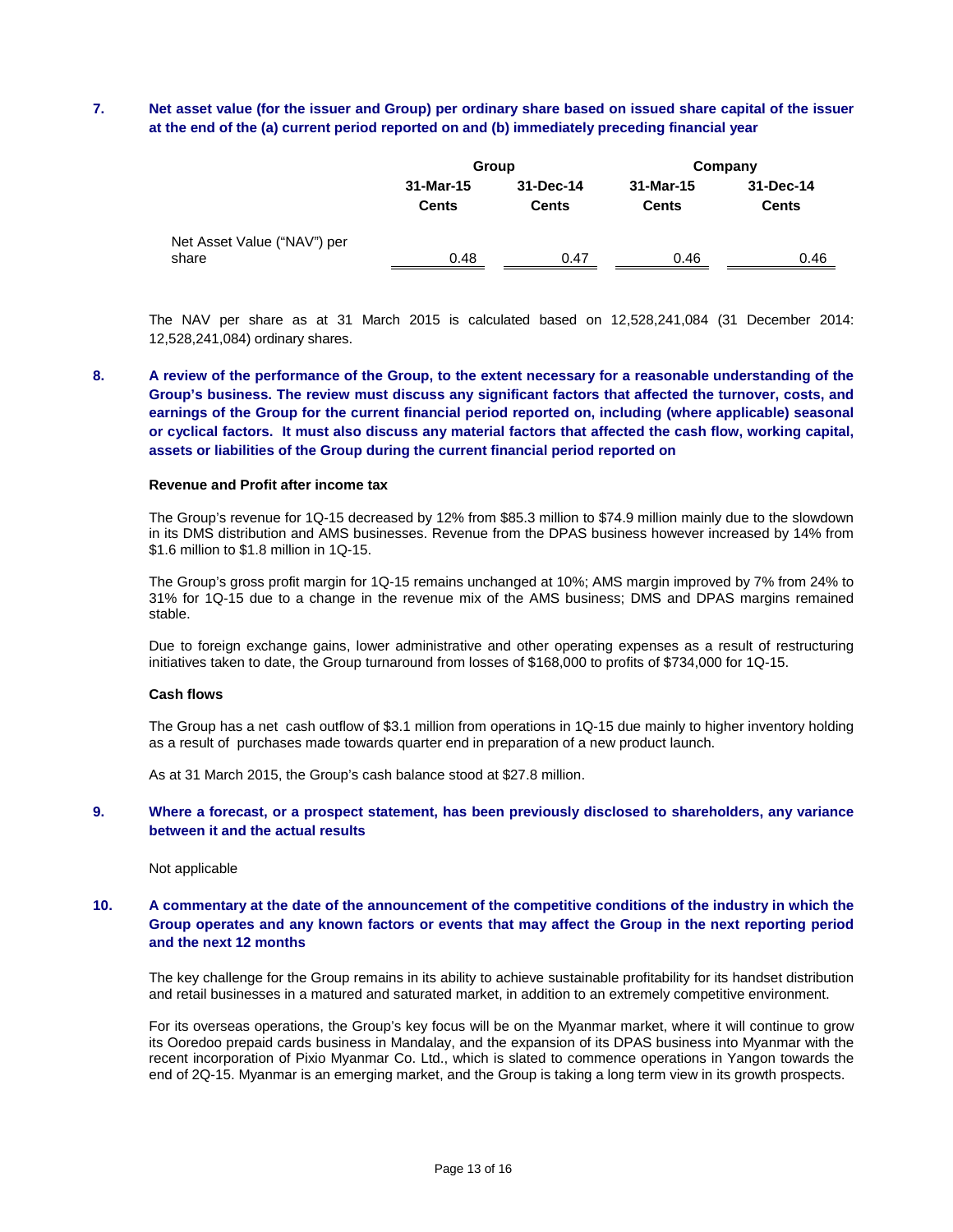# **11. Dividend**

### *(a) Current Financial Period Reported On*

Any dividend declared for the current financial period reported on?

None

### *(b) Corresponding Period of the Immediately Preceding Financial Year*

Any dividend declared for the corresponding period of the immediately preceding financial year?

None

## *(c) Date payable*

Not applicable

## *(d) Books closure date*

Not applicable

### **12. If no dividend has been declared/recommended, a statement to that effect**

No dividend has been declared or recommended for the period.

# **13. Interested Person Transactions**

| Name of interested person    | Aggregate value of all          | Aggregate value of all   |
|------------------------------|---------------------------------|--------------------------|
|                              | interested person transactions  | interested person        |
|                              | during the financial year under | transactions conducted   |
|                              | review (excluding transactions  | under shareholders'      |
|                              | less than \$100,000 and         | mandate pursuant to Rule |
|                              | transactions conducted under    | 920 of the SGX Listing   |
|                              | shareholders' mandate           | Manual (excluding        |
|                              | pursuant to Rule 920 of the     | transactions less than   |
|                              | <b>SGX Listing Manual)</b>      | \$100,000)               |
|                              |                                 |                          |
|                              | \$'000                          | \$'000                   |
|                              |                                 |                          |
| Pacific Organisation Pte Ltd |                                 |                          |
| - Rental expenses            | 112                             |                          |
|                              |                                 |                          |
|                              |                                 |                          |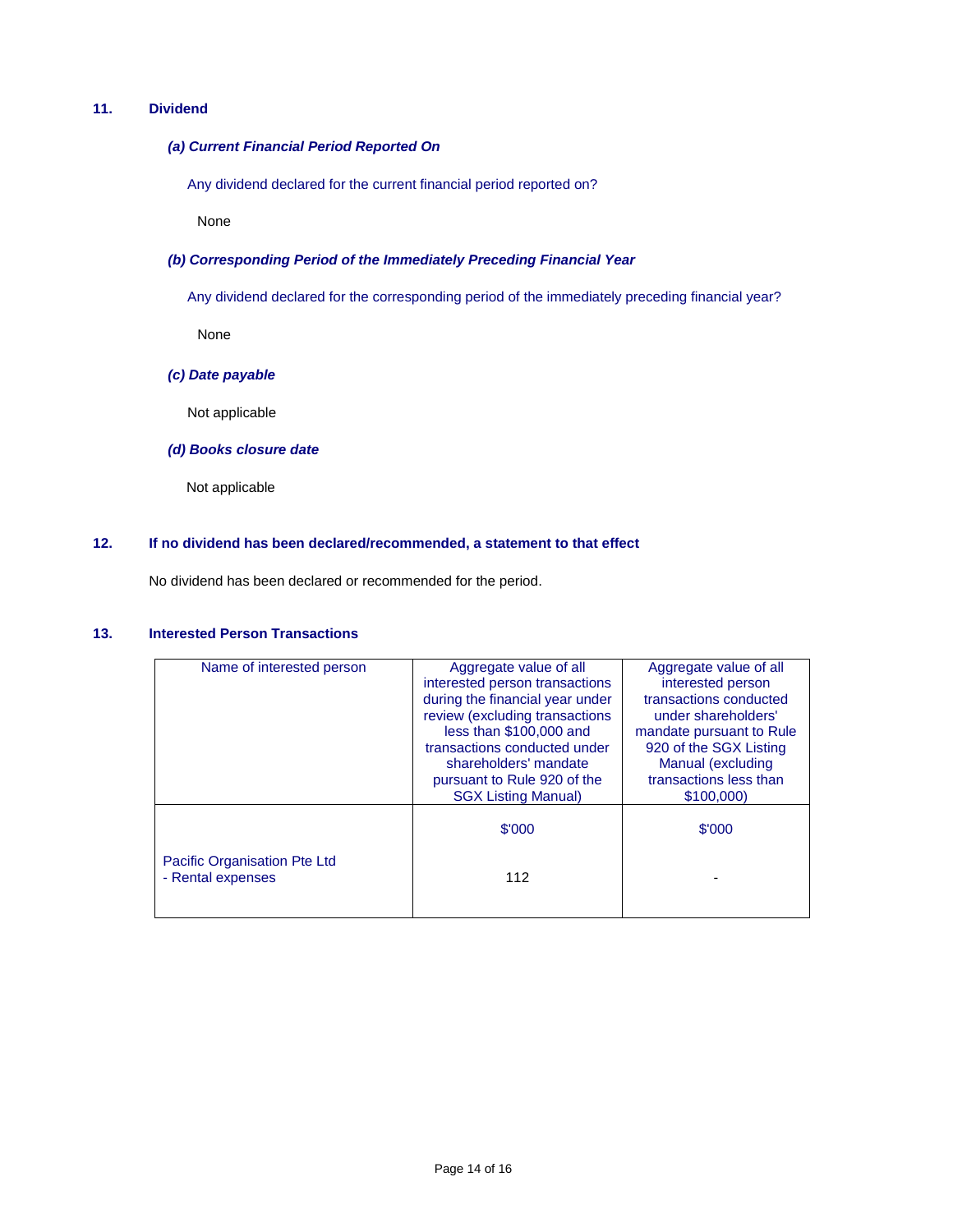# **14. Use of proceeds**

The following sets out the status of the use of proceeds from the conversion of warrants pursuant to the renounceable non-underwritten rights cum warrants issue undertaken by the Company in 2011.

|                                                                                                     | S\$'000 |
|-----------------------------------------------------------------------------------------------------|---------|
| Balance of proceeds as at 1 January 2015                                                            | 16.412  |
| Utilisation towards general working capital<br>- third party payments, including suppliers invoices | (2,500) |
| Balance of proceeds as at 31 March 2015                                                             | 13.912  |

The use of proceeds is in accordance with the intended use of the net proceeds as described in the Offer Information Statement dated 1 September 2011.

**BY ORDER OF THE BOARD**

**Ong Ghim Choon Chief Executive Officer**

**12 May 2015**